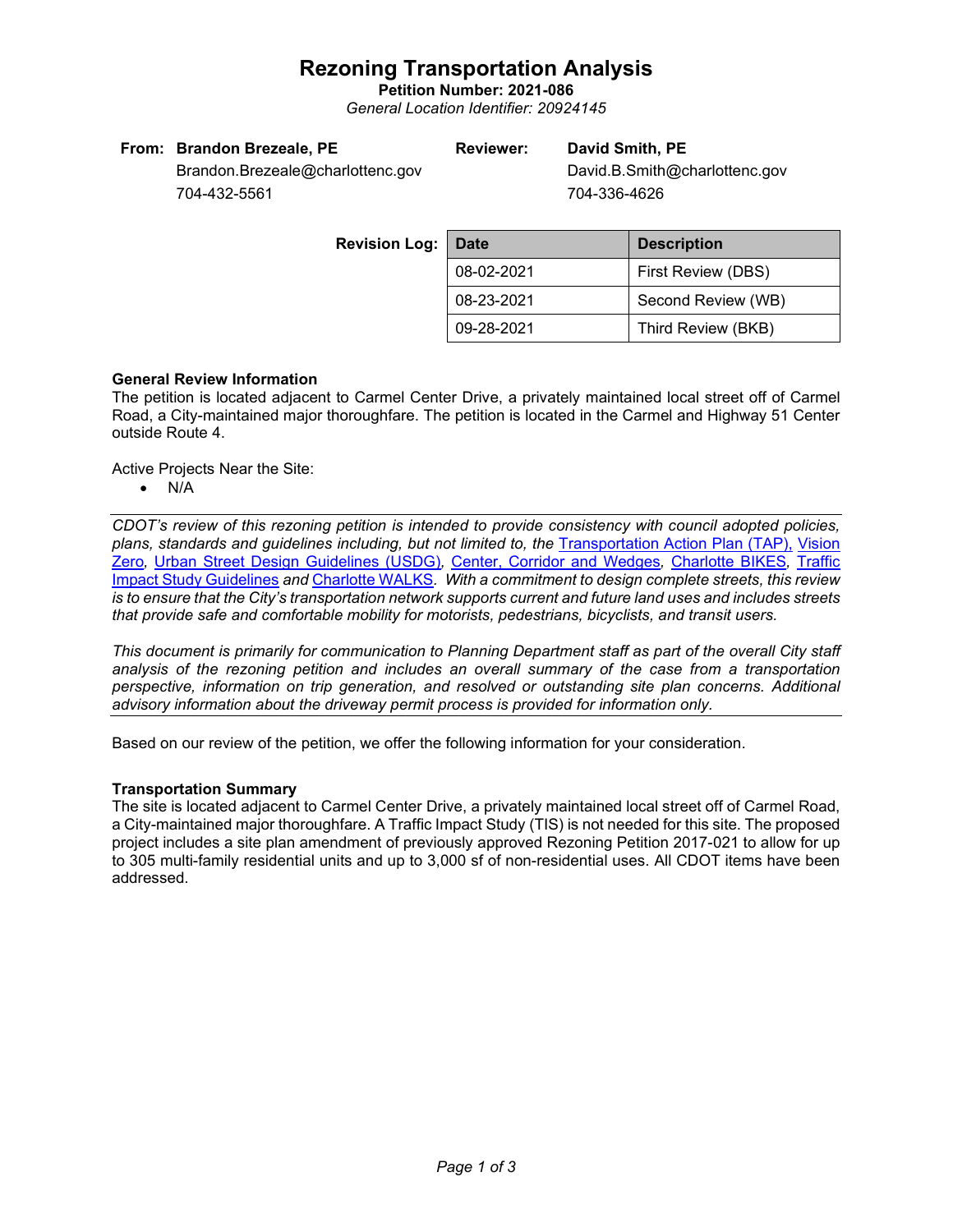# **Rezoning Transportation Analysis**

**Petition Number: 2021-086** *General Location Identifier: 20924145*

### **Trip Generation**

| <b>Scenario</b>     | <b>Land Use</b>      | <b>Intensity</b>      | <b>Trip Generation</b><br>(vehicle trips/day) | <b>Source</b>         |
|---------------------|----------------------|-----------------------|-----------------------------------------------|-----------------------|
| <b>Existing Use</b> | Retail               | 28,122 SF             | 2,540                                         | <b>Tax Record</b>     |
| <b>Entitled Use</b> | Retail               | 115,000 SF            | 6,615                                         | RZ-2017-021           |
| Proposed Use        | Apartments<br>Retail | 305 Units<br>3,000 SF | 2,215                                         | Site Plan: 03/22/2021 |

#### **Outstanding Issues Strikethrough = Resolved**

- 1. A Traffic Impact Study (TIS) is not necessary for the complete review of this petition due to the site generating less than 2,500 daily trips. If during the permitting process the site generates more than 2,500 daily trips, then a traffic study will be required.
- 2. Site plan and conditional note(s) revisions are needed to clarify that the transportation requirements approved in RZ-2017-021 are still in force and that off-site parking requirements cannot be met by onstreet parking spaces.

### **Advisory Information**

The following are requirements of the developer that must be satisfied prior to driveway permit approval. These requirements shall be reflected on the rezoning plan, as appropriate.

- 1. The setback for this district is measured from the back of the existing or future curbline as determined by CDOT and Planning during the permitting process.
- 2. CDOT has the authority to regulate/approve all private street/driveway and public street connections to the right-of-way of a street under the regulatory jurisdiction of the City of Charlotte, per the City of Charlotte's Driveway Regulations.
- 3. Adequate sight triangles must be reserved at the existing/proposed street entrance(s). Two 35' x 35' sight triangles (and two 10' x 70' sight triangles on NCDOT-maintained streets) are required for the entrance(s) to meet requirements. All proposed trees, berms, walls, fences, and/or identification signs shall not interfere with sight distance at the entrance(s) and shall be identified on the site plan.
- 4. The proposed driveway connection(s) to public streets will require a driveway permit(s) to be submitted to CDOT (and NCDOT on NCDOT-maintained streets) for review and approval. The exact driveway location(s) and type/width of the driveway(s) will be determined by CDOT during the driveway permit process. The locations of the driveway(s) shown on the site plan are subject to change in order to align with driveway(s) on the opposite side of the street and comply with City Driveway Regulations and the City Tree Ordinance.
- 5. All proposed commercial driveway connections to a future public street will require a driveway permit submitted to CDOT for review and approval.
- 6. Any fence or wall constructed along or adjacent to any sidewalk or street right-of-way requires a certificate issued by CDOT.
- 7. A Right-of-Way Encroachment Agreement is required for the installation of any non-standard item(s) (irrigation systems, decorative concrete pavement, brick pavers, etc.) within a proposed/existing Citymaintained street right-of-way by a private individual, group, business, or homeowner's/business association. An encroachment agreement must be approved by CDOT prior to construction/installation. Contact CDOT for additional information concerning cost, submittal, and liability insurance coverage requirements.
- 8. The petitioner needs to complete and submit the [Right of way Abandonment Petition form](https://charlottenc.gov/Transportation/Permits/Pages/RightofWayAbandonment.aspx) to CDOT for review. The decision of this rezoning petition does not correlate with the decision of the possible